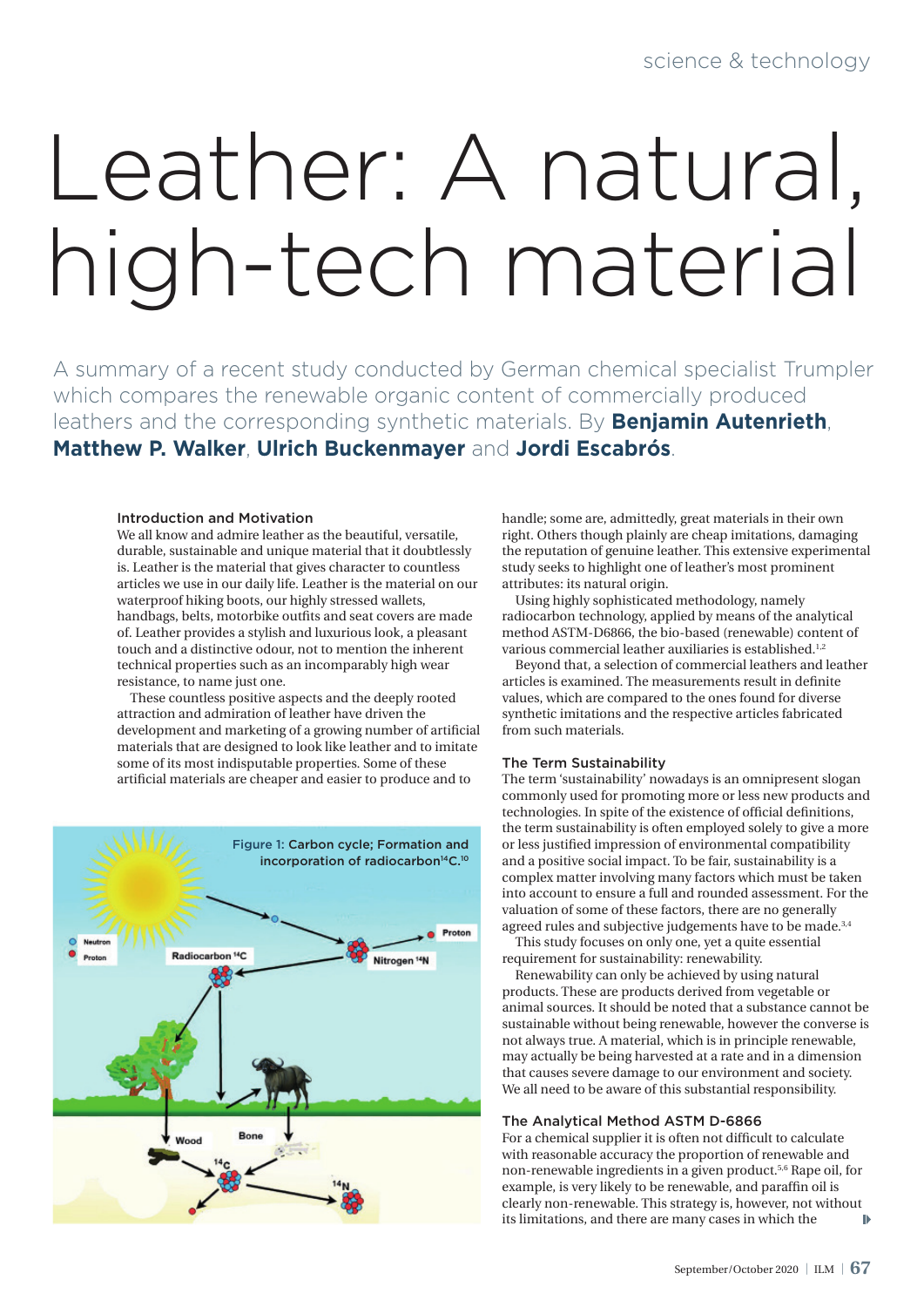

FL<br>purely

situation may not be so clear. There surely exist chemical substances that can be derived from either renewable, natural or non-renewable, fossil resources. Stearyl alcohol is only one example of a substance that exists in both varieties in commerce. Identical at the molecular level, it is often merely the price that hints at the origin of the base material.

Understandably, such a sufficiently accurate but somewhat informal approach is less convincing than an established, experimental test method that yields definite and reliable values.

Such a test method indeed does exist and forms the centre of this study.1

The principle of the method presented and utilised here, is actually the same as that used for carbon dating of archaeological artefacts. The technique was established by U.S. American scientist Willard F. Libby who was awarded the Nobel prize in Chemistry in 1960 for this fundamental achievement.7

The basics of this test method are briefly introduced below. The basis of all animal and vegetable matter is carbon. This chemical element exists as three natural isotopes present in different abundances:  ${}^{12}C$  (ca. 99%),  ${}^{13}C$  (ca. 1%) and  ${}^{14}C$  (ca.



Tan

Bio-Based Carbon

Bio-base<br>Syntan 2

olymeric<br>FL 2

olyme<br>FL 1

Fossil Carbon

#### Figure 3: ASTM D-6866 measurements on different commercial retanning agents (left) and fatliquors (FL, right).

#### Figure 2: Decay curve of radiocarbon 14C

1.36 Atome pro 1012). In contrast to the isotopes 12C and 13C, which are stable over geological time, 14C (radiocarbon) is radioactive, decaying with a half live of approximately 5730 years to  $14N$ .<sup>8</sup><br><sup>14</sup>C constantly forms by the reaction of solar radiation with

nitrogen in the upper atmosphere, to describe it in a simplified way. The radiocarbon <sup>14</sup>C is eventually oxidised to carbon dioxide ( $^{14}CO_2$ ) which is taken in by plants, together with the dioxides of the other carbon isotopes, in the process of photosynthesis. As herbivores eat the plants, and carnivores the herbivores, the three carbon isotopes are incorporated into all living organisms. A constant equilibrium ratio between the three carbon isotopes 12C, 13C and 14C (reflecting the ratio in our atmosphere) is found in all living organisms. The reason for this is the continuous uptake and metabolism of further <sup>14</sup>C by living organisms (Figure 1).<sup>9</sup>

Once an organism dies, its metabolism stops as well. From this moment on, no further radioactive carbon is taken in. The 14C that the organism contains at that moment, however, continues to decay. Consequently, the amount of 14C and the ratio of 14C to 12C steadily decreases at a known rate over time (Figure 2).

The ratio of 14C and 12C in a sample of organic matter can thus be used to tell how long it is since it was alive.<sup>9</sup>

After about fifty thousand years, the quantity of 14C in the once-living organic matter has decreased effectively to zero. This means that samples of higher age as, for example petroleum, with an age of perhaps 60 to 180 Million years, contain essentially no 14C. The logical corollary is that chemicals and materials derived from that petroleum contain no 14C either.

Let us consider the example mentioned above again: A sample of a natural vegetable oil will contain the original and well-known ratio of the three carbon isotopes <sup>12</sup>C, <sup>13</sup>C and <sup>14</sup>C established in the atmosphere and all living organisms. Paraffin oil, in contrast, is produced from mineral oil and therefore will contain no 14C. The carbon content of paraffin oil thus is entirely made up of the 'fossil' isotopes 12C and 13C. Measurement of the 14C : 12C ratio in a mixture of vegetable and paraffin oil would therefore allow us to calculate the relative proportions of the two oils and with that the ratio of  $\mathbf{D}$ renewable and non-renewable (fossil) material.

ruasei<br>mtan 1

 $\overline{s}$ 

Poly-<br>acrylate<br>Syntan

 $10$  $\overline{0}$  $\epsilon$ 

Pheno<br>Synta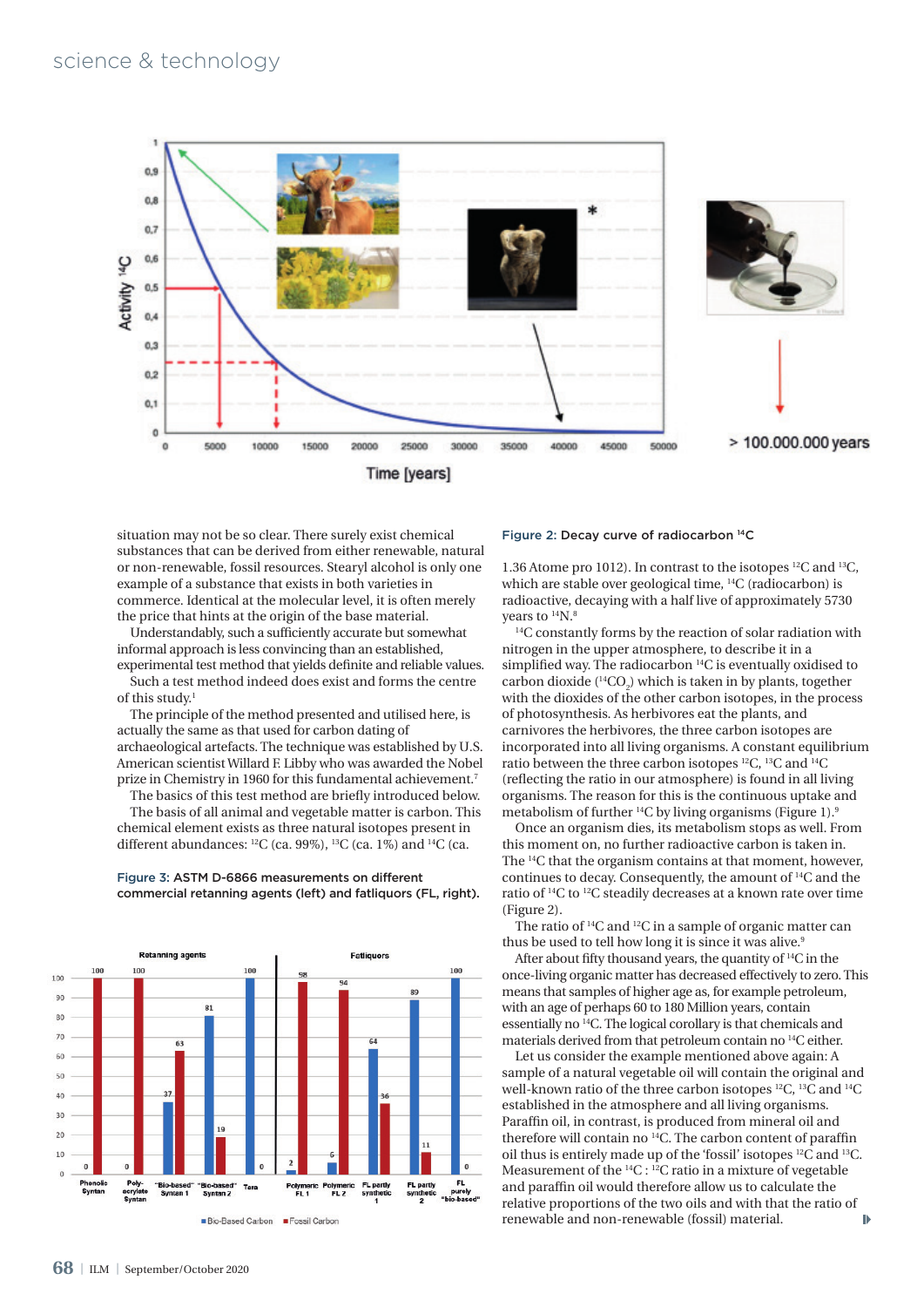When applied to multi-component products, an obvious limitation to this technique is that only the organic material is considered. A somewhat striking example is that a mixture of 5% sugar with 95% salt will be returned by the analysis as 100% renewable. This limitation obviously needs to be taken into account appropriately. When attempting to calculate the renewable proportion of a product by weight, it is therefore necessary to know how much organic material it contains. For many materials this can conveniently be done measuring moisture and ash contents of the sample and assuming that the remainder is organic:

Z% Organic material = 100% - X% Water – Y% Ash content For ASTM D-6866 measurements the sample is heated at 900°C in the presence of oxygen. At that temperature the organic material is combusted, converting the carbon isotopes present  $(12)$ <sup>13</sup>C and  $14$ C) into a mixture of the corresponding dioxides. These in turn have different molecular weights and can be separated by a special type of spectrometry (accelerator mass spectroscopy, AMS).<sup>11</sup> The proportion of the forms of carbon dioxide directly corresponds to the proportion of the different carbon isotopes. Taking this ratio, the content of renewable and fossil materials in the sample can be calculated.

#### Results – leather chemicals

A range of commercial leather auxiliaries has been tested using ASTM D-6866. Within the scope of this study we decided to consider chemical products which are applied during the retannage process and which, in accordance with their intended effect, remain within the structure of the final leather. All samples were taken from commercial production.

Results of these examinations are depicted in Figure 3 for selected retanning agents (left) and fatliquors (right).

Neither the traditional phenolic syntan nor the acrylate syntan tested contain any renewable carbon. These products clearly are of fossil origin. Tara powder was analysed as a reference whose organic content is entirely renewable. This sample contains no petrochemically derived, organic ingredients. Results for effective retanning agents containing variable proportions of renewable organic raw materials







Figure 4: ASTM D-6866 measurements on Cr-tanned and FOC automotive leathers.

besides fossil syntans are located between the two extremes ("bio-based" syntans 1 and 2). Examples for such products are mixtures of traditional syntans with protein hydrolysates. The ratio between renewable and non-renewable organic content is clearly reflected in the test results.

For lubricating agents, the situation is very similar. We purposely examined commercial products with very different amounts of renewable and fossil organic ingredients. The samples of established commercial lubricating polymers contain essentially no renewable carbon and thus essentially no renewable, organic substances. These products are clearly based on petrochemically derived raw materials. Depending on their formulations, commercial fatliquors based on natural raw materials may have a very high renewable content as is shown in Figure 3 (right). Using the analytical method ASTM D-6866 it is possible to establish the content of renewable, organic matter in chemical products. In case of known chemical compositions, we experienced that there is a good agreement between the results from theoretical calculations and those yielded via ASTM D-6866.

#### Results – leather and synthetic materials

The examination of different commercial leathers and synthetic materials is essentially the heart of our study. The appearance of the synthetic materials is designed to imitate the look of genuine leather, partially with astonishing accuracy. An overwhelming majority of end consumers might find it quite difficult to differentiate between these substantially different materials. Using ASTM D-6866 measurements, we like to highlight a fundamental distinguishing feature in a clear and factual manner.

First, we like to consider the examinations of different leather samples that all came from commercial automotive leather production.

Figure 4 shows results from testing a) dried chrome tanned leather (wet-blue), b) chrome crust and c) finished chrome tanned leather. The results are compared to the corresponding leathers from a chrome free system.

As can be seen, the chrome tanned leather has a very high renewable, organic content which decreases somewhat as it progresses through the production process. This is clearly due to the application and incorporation of retanning, dyeing, fatliquoring and ultimately finishing materials. The employed chemicals clearly contain petrochemical derived (fossil)  $\mathbf{b}$